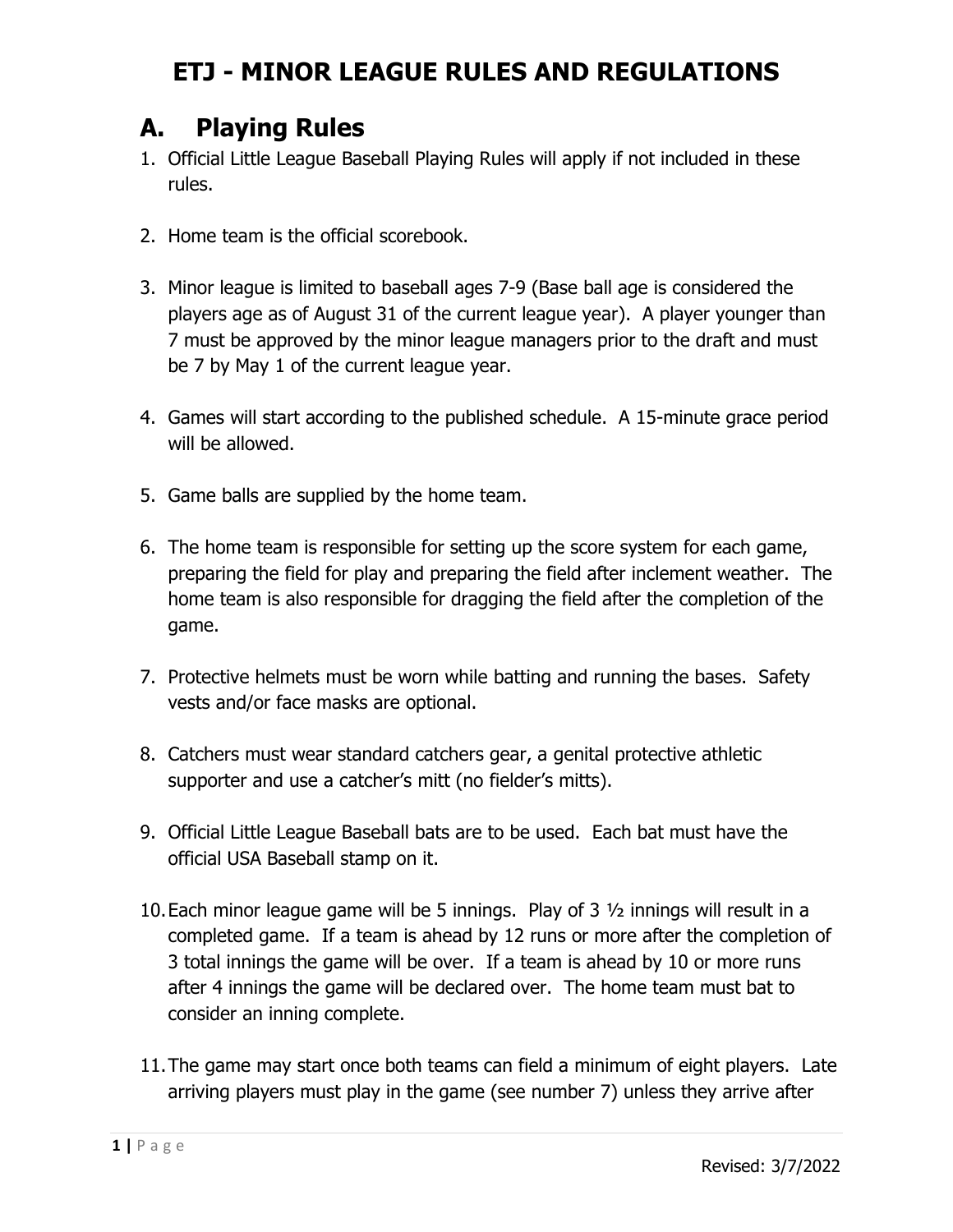three or more innings of play have been completed. Late arriving players will be placed at the end of the batting order. A team fielding only eight players will receive an automatic out for the ninth batting position. A forfeit will result from a team being able to field 7 players or less.

- 12.Everyone that is present will have a place in the batting order. The team with the least number of players dictates the maximum number of batters per inning unless 3 outs are obtained prior to completing the batting order. Example – Team A has 9 players and Team B has 12 players. During any given inning each team will have 9 batters maximum. Team B would begin their next at bat with player 10 leading off.
- 13.An inning is completed when there has been a combination of 3 outs by the fielding team and/or the batting team has batted through their batting order (see number 12 above).
- 14.No more than 10 players shall take the field at any given time. The rover must play on the outfield grass until the ball is hit.
- 15.Everyone must play two consecutive innings in the field and make at least one appearance at the plate during any given game.
- 16.**Call Ups –** the use of call ups from a younger age league is permitted. Managers must inform the opposing manager of any call ups being used in the game. At the manager's discretion, it is recommended that the called up player be played in the outfield. Call ups are NOT permitted to play the position of pitcher or catcher. All call ups must bat at the end of batting order. Rule #15 does apply to call ups.
- 17.Bunting is allowed.
- 18.**Fake Bunt** A batter is not permitted to show that they are bunting and then pull back and swing. If this occurs the batter will be called out.
- 19.There is no infield fly rule in effect.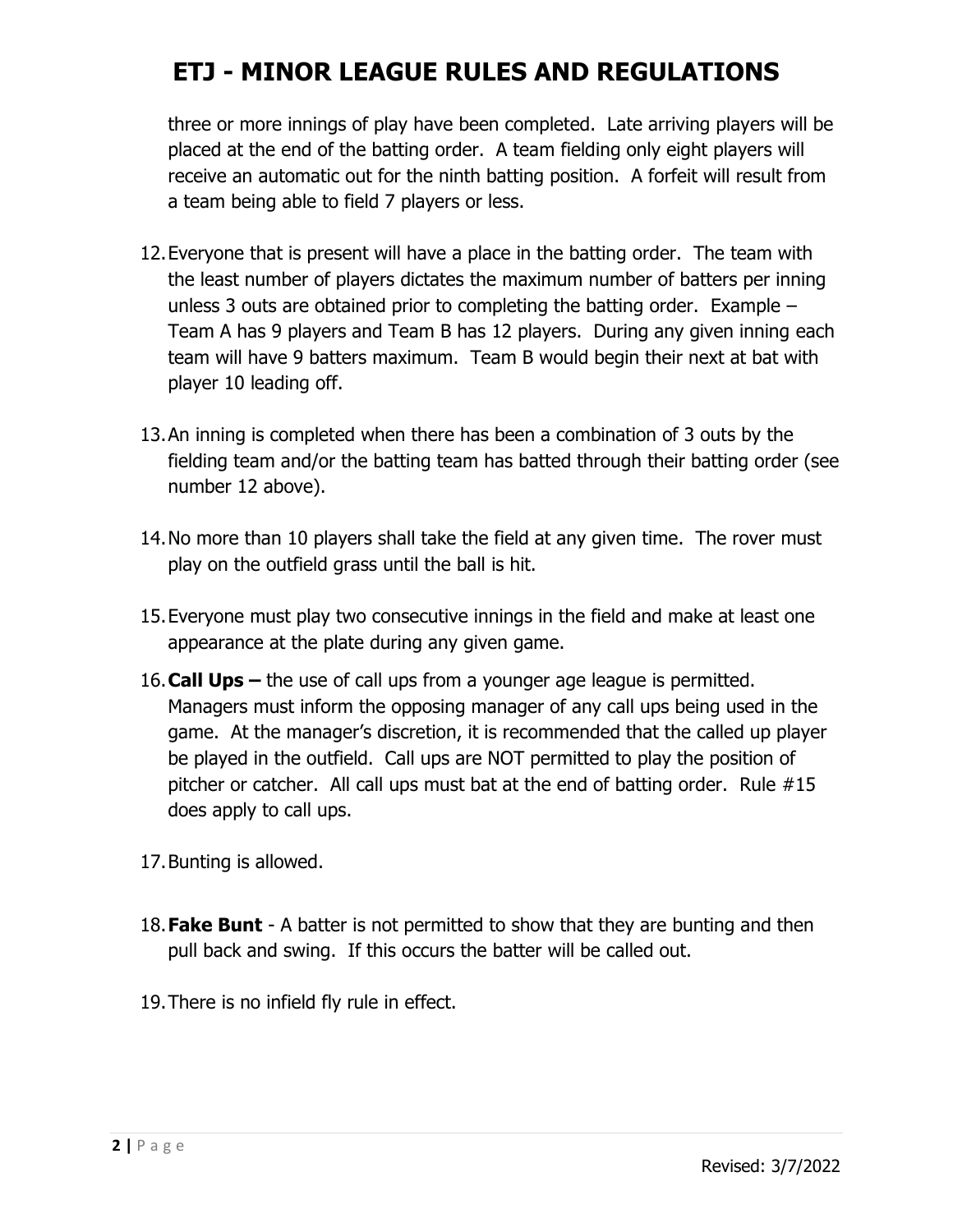- 20.There will be a total of **(3)** steals of any kind to any base allowed per inning, per team. A steal is defined as advancement to the next base on a ball that the batter does not put in play to advance the runner. Runners may not advance on overthrows on steal attempts. Runners can not leave the base until the ball is past the front of the plate. Runners cannot steal on third strike, ball four or hit batter. There are no delayed steals.
- 21.The umpire on first offense will warn each batter that throws their bat. For the second offense and any subsequent offenses during the same game the batter will be called out.
- 22.Headfirst slides are not permitted when advancing to the next base. A player performing a headfirst slide when advancing will be called out automatically resulting in a dead ball situation. Headfirst slides are only permitted when a running has overrun a base and is attempting to get back to the overrun base. A headfirst or leg first slide into first base is prohibited resulting in an out and dead ball situation.
- 23.Game time limit is 1.5 hours from the time of the first pitch. If an inning is started prior to the time limit, that inning must be completed. A new inning will not start after the time limit has expired unless the score difference is (1) run or less. The time limit will be handled by the home plate umpire.
- 24.**Catcher speed up rule is in effect.** The last out of the inning may replace the catcher on base with two outs.

### **B. Pitching Rules**

- 1. If 3 batters are hit by the same pitcher during a single game the pitcher must be removed and replaced.
- 2. The pitching rubber will be placed at 42 feet for the minor league with the front point of home plate being the point of reference. The home team is responsible for insuring the pithing rubber is properly placed.
- 3. A player will be pitched to by a player from the opposing team.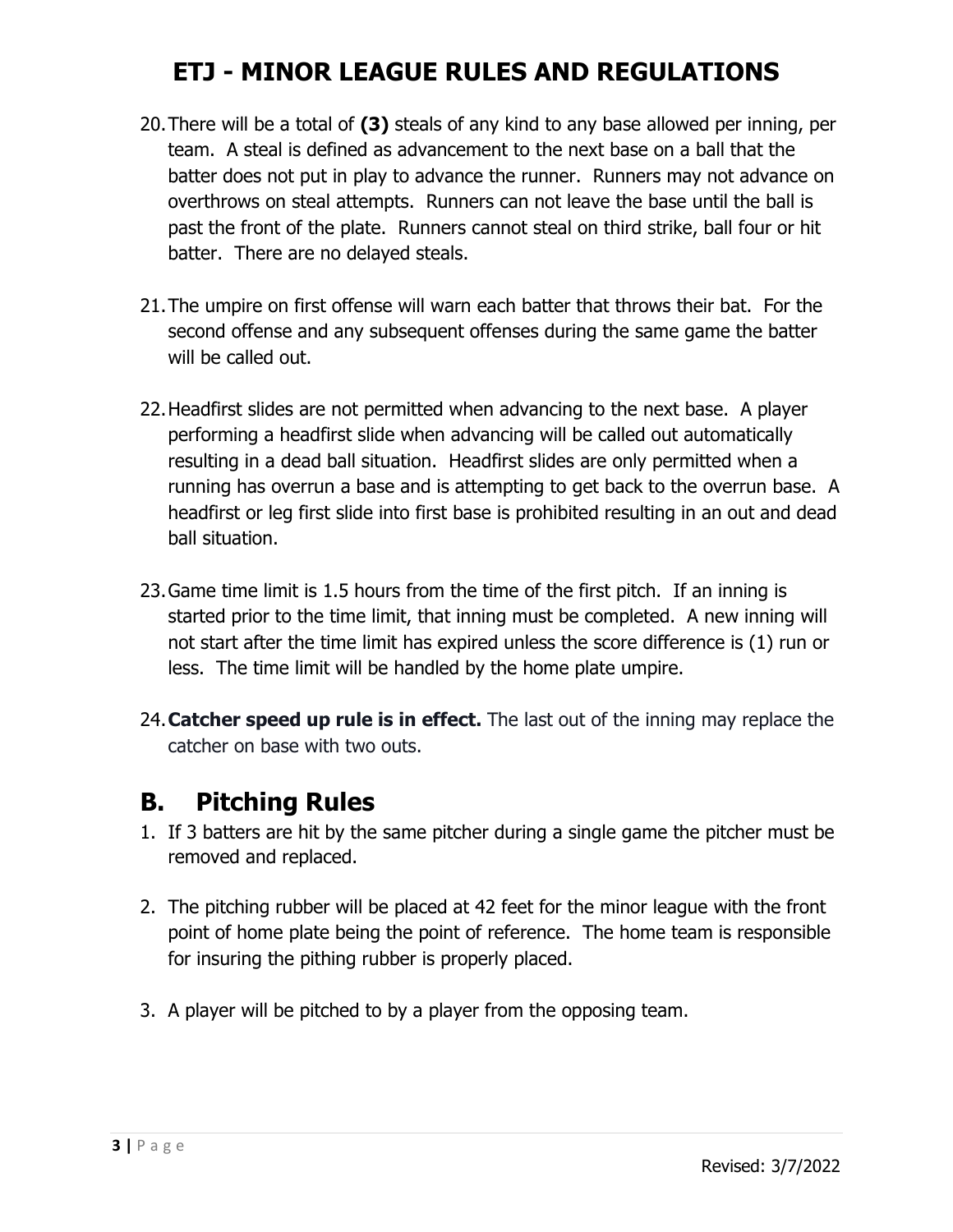- 4. A walk will be awarded for (4) called balls for any (9) year old player. A baseball 9-year-old is any player who will be 9 years old on or prior to August 31 of the current league year.
- 5. Coaches will pitch to any 7 or 8 year old player (age as of August 31 of the current league year) after the official calls ball 4. The current ball and strike count will stand, and the player will get as many swings as the count allows. The player will continue to bat until striking out (swinging or call strike) or putting the ball in play. Strikes not swung at will be called by the home plate umpire. Any batted ball hitting the pitching coach will be considered a live ball. All other plays involving the coach will be considered interference. The pitching coach must pitch from the rubber. The current pitcher must stay within the circle of the pitching mound (within 5 feet of the mound).
- 6. A player may pitch no more than 5 innings per game and 6 innings per week. One ball pitched designates an inning pitched. Any player is required to take (1) day of rest for each inning pitched. More than (3) innings pitched requires a minimum of (3) days rest. Once a player is removed as the pitcher, they can not return to that position in the same game. A week runs from Sunday to Saturday.
- 7. A game that is continued to the next playing time due to weather or darkness will follow the pitching rules for the week that game is completed. The game will restart from the time the game was called by the head coaches and umpire. If players are not present from the original game, adjustments can be made to the game roster. Any modifications to the roster must be reviewed by both team managers prior to game time.
- 8. **Playoff Pitching Rules**  A player may pitch no more than 5 innings per game and 7 innings per week. One ball pitched designates an inning pitched. Any player is required to take (1) day of rest for each inning pitched. More than (3) innings pitched requires a minimum of (2) days rest. Once a player is removed as the pitcher, they cannot return to that position in the same game. A week runs from Sunday to Saturday.

### **C. Rainout games**

1. Managers will decide if the field is playable up to game time. If the managers cannot agree, the Head Umpire or League Official will decide.